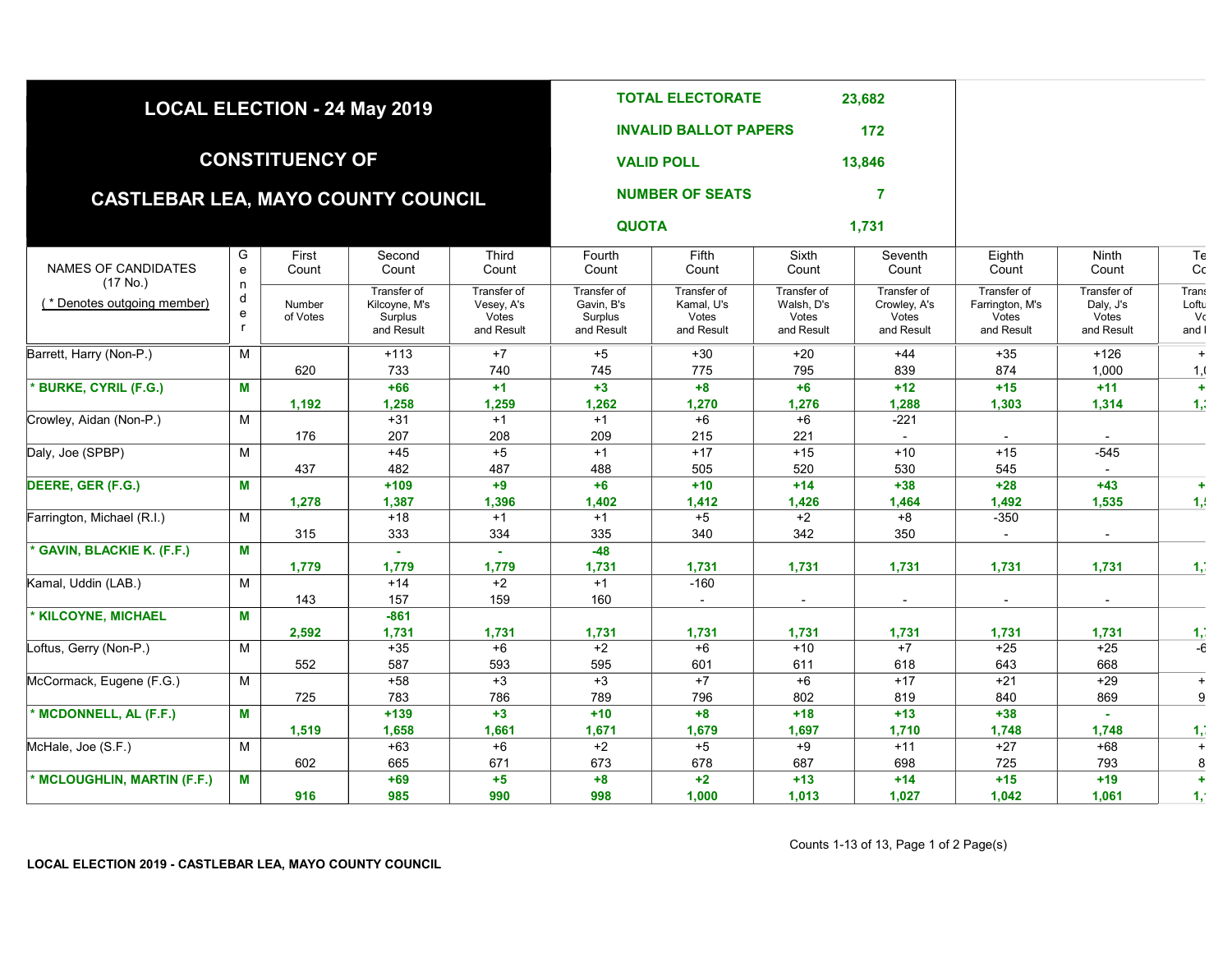| <b>CANDIDATE(S) ELECTED</b>     |  |
|---------------------------------|--|
| <b>MICHAEL KILCOYNE</b>         |  |
| <b>BLACKIE K. GAVIN (F.F.)</b>  |  |
| AL MCDONNELL (F.F.)             |  |
| <b>GER DEERE (F.G.)</b>         |  |
| <b>CYRIL BURKE (F.G.)</b>       |  |
| <b>DONNA SHERIDAN (F.G.)</b>    |  |
| <b>MARTIN MCLOUGHLIN (F.F.)</b> |  |
|                                 |  |

| <b>unt</b>       | Eleventh<br>Count                    | Twelfth<br>Count                   | Thirteenth<br>Count               |
|------------------|--------------------------------------|------------------------------------|-----------------------------------|
| sfer of          | Transfer of                          | Transfer of                        | Transfer of                       |
| is, G's          | McHale, J's                          | McCormack, E's                     | Deere, G's                        |
| $\chi$<br>Result | Votes<br>and Result                  | Votes<br>and Result                | Surplus<br>and Result             |
| $\overline{55}$  | $+134$                               | $+84$                              | $+30$                             |
| 055              | 1,189                                | 1,273                              | 1,303                             |
| 20               | $+61$                                | $+128$                             | $+86$                             |
| 334              | 1,395                                | 1,523                              | 1,609                             |
|                  | $\sim$                               | $\sim$                             | $\sim$                            |
|                  |                                      |                                    |                                   |
| ٠<br>36          | $\sim$                               | $\sim$                             | $\overline{\phantom{a}}$          |
| 571              | $+82$                                | $+262$                             | $-184$                            |
|                  | 1,653                                | 1,915                              | 1,731                             |
|                  | $\blacksquare$                       | $\blacksquare$                     | $\overline{\phantom{a}}$          |
| 731              | 1,731                                | 1,731                              | 1,731                             |
|                  |                                      |                                    |                                   |
|                  | $\sim$                               | $\blacksquare$                     | $\blacksquare$                    |
| 731              | 1,731                                | 1,731                              | 1,731                             |
| 68               |                                      |                                    |                                   |
|                  | $\blacksquare$                       | $\overline{\phantom{a}}$           | $\overline{\phantom{a}}$          |
| $rac{1}{87}$     | $+34$                                | $-990$                             |                                   |
| 56               | 990                                  | $\sim$                             | $\overline{\phantom{a}}$          |
| а,               | $\omega$                             | $\mathbf{r}$                       | ¥.                                |
| 748              | 1,748                                | 1,748                              | 1,748                             |
| 95               | $-888$                               |                                    |                                   |
| $\frac{88}{77}$  | $\mathcal{L}_{\mathcal{A}}$<br>$+97$ | $\overline{\phantom{a}}$<br>$+143$ | $\overline{\phantom{a}}$<br>$+18$ |
| 138              | 1,235                                | 1,378                              | 1,396                             |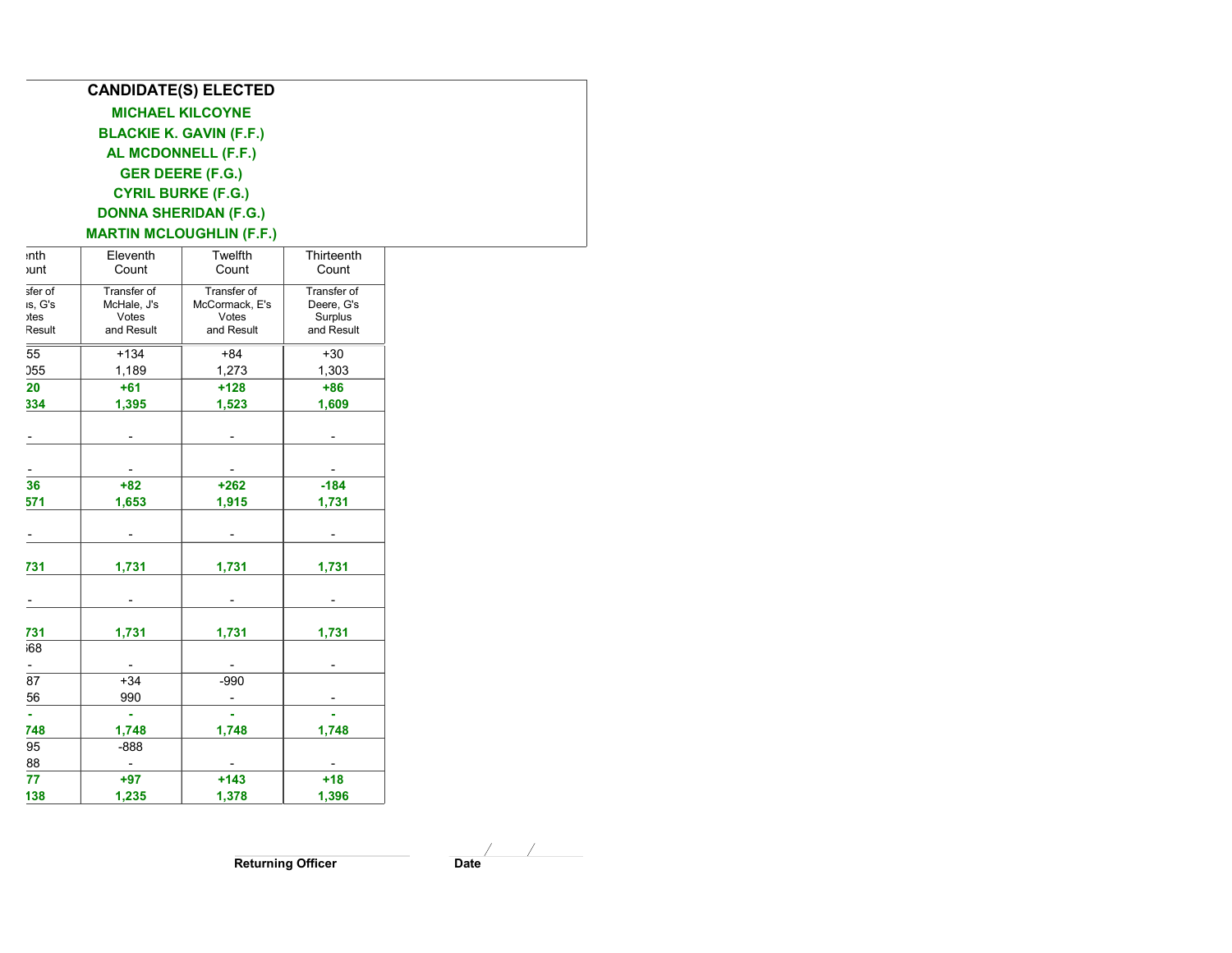| <b>SHERIDAN, DONNA (F.G.)</b> |     |        | $+75$  |        |        | $+20$  | $+24$  | $+20$  | $+12$  | $+71$  |     |
|-------------------------------|-----|--------|--------|--------|--------|--------|--------|--------|--------|--------|-----|
|                               |     | 804    | 879    | 880    | 884    | 904    | 928    | 948    | 960    | 1,031  |     |
| Vesey, Anthony                | N A |        | $+12$  | $-66$  |        |        |        |        |        |        |     |
|                               |     | 54     | 66     |        |        |        |        |        |        |        |     |
| Walsh, Des (Non-P.)           | N A |        | $+14$  | +8     |        | $+5$   | $-170$ |        |        |        |     |
|                               |     | 142    | 156    | 164    | 165    | 170    |        |        |        |        |     |
| Non - transferable papers not |     |        |        | $+8$   |        | $+31$  | $+27$  | $+27$  | $+119$ | $+153$ | ٠.  |
| effective                     |     |        |        |        |        | 39     | 66     | 93     | 212    | 365    |     |
|                               |     | 13,846 | 13,846 | 13,846 | 13,846 | 13,846 | 13,846 | 13,846 | 13,846 | 13,846 | 13. |
| <b>TOTAL</b>                  |     |        |        |        |        |        |        |        |        |        |     |

PART A - 1 to 13 of 13 Counts.